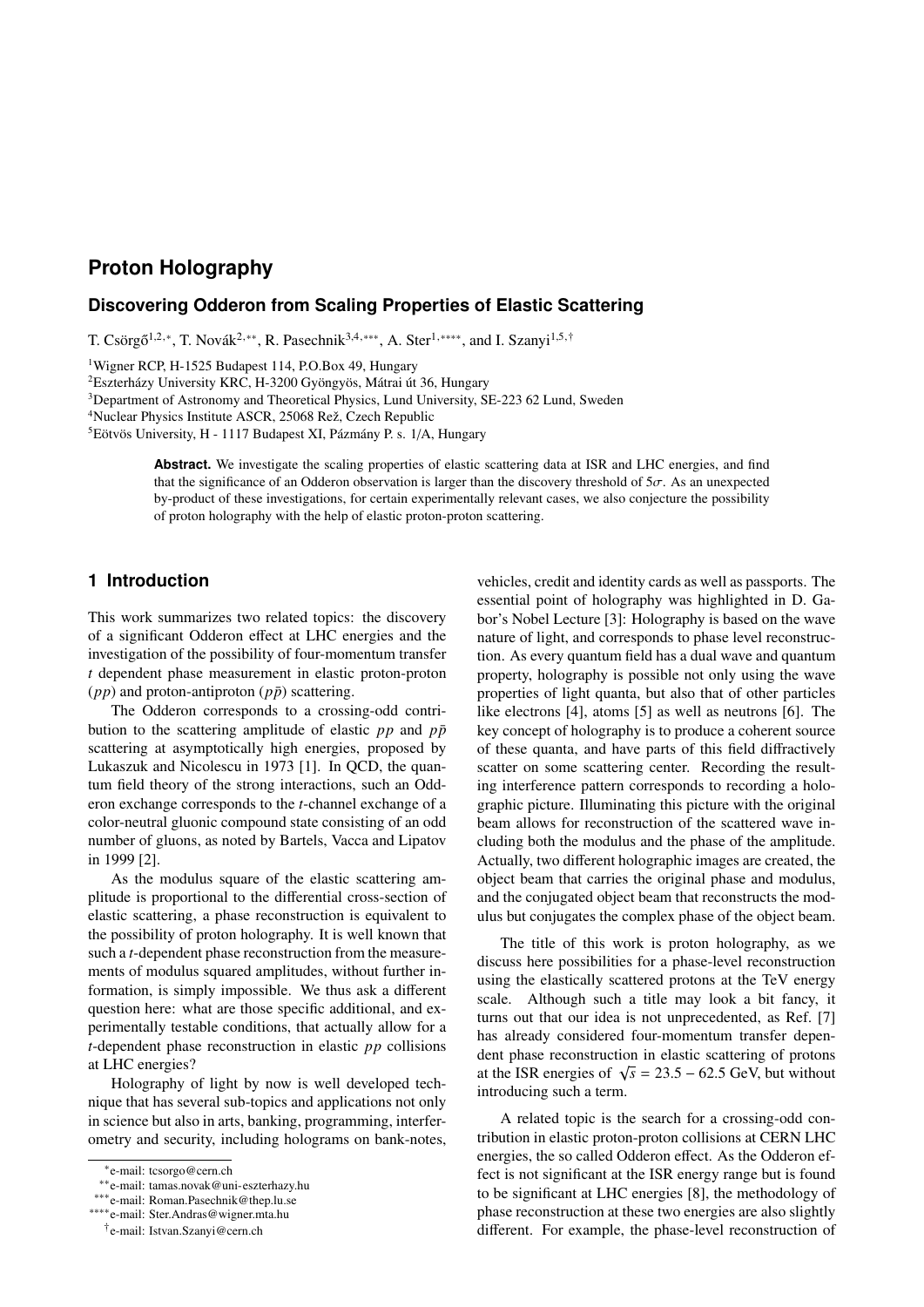Ref. [7] disregarded any Odderon contribution, so that method cannot be readily applied at TeV energies. Due to this reason, let us first briefly summarize some of our new results related to the Odderon discovery at the CERN LHC, and this way also prepare the ground for the idea of proton holography at high energies, as detailed in the second part of this work.

# **2 Formalism**

Let us consider the elastic scattering of particles *a* and *b* with incoming four-momenta  $(p_1, p_2)$ , and outgoing fourmomenta  $(p_3, p_4)$ , respectively. The Mandelstam variables *s* and *t* are defined as  $s = (p_1 + p_2)^2$  and  $t = (p_1 - p_3)^2$ . The differential cross-section of such  $(a, b) \rightarrow (a, b)$  scattering,  $\frac{d\sigma(s,t)}{dt}$  can be expressed in terms of the scattering amplitude  $T_{\text{el}}(s, t)$  as

$$
\frac{d\sigma(s,t)}{dt} = \frac{1}{4\pi} |T_{\text{el}}(s,t)|^2.
$$
 (1)

 $dt = 4\pi^{12}$  er(e, e, e, e) ferential cross-section as

$$
\sigma_{\rm el}(s) = \int_0^\infty dt \, \frac{d\sigma(s, t)}{dt}.\tag{2}
$$

At a given *s*, the *t*-dependent slope parameter  $B(s, t)$  is the logarithmic slope of the differential cross-section:

$$
B(s,t) = \frac{d}{dt} \ln \frac{d\sigma(s,t)}{dt}.
$$
 (3)

In the low-*t* region, corresponding to the diffractive cone, this function is frequently assumed or found within experimental errors to be a constant. To characterize this diffractive cone, a *t*-independent slope parameter *B*(*s*) can be introduced as

$$
B(s) \equiv B_0(s) = \lim_{t \to 0} B(s, t), \tag{4}
$$

where the  $t \to 0$  limit, the so called optical point is measured with a finite experimental resolution, so in general *B*(*s*) is resolution, or −*t* fit-range, dependent. The lowest values of  $|-t|$  that we analyze in this work correspond to values of  $|-t|$  that we analyze in this work correspond to  $-t \ge 0.00515 \text{ GeV}^2$  at  $\sqrt{s} = 7 \text{ TeV}$ , which is outside of the so-called Coulomb-Nuclear Interference (CNI) region the so-called Coulomb-Nuclear Interference (CNI) region, see Fig. 2 of Ref. [9]. This is why *B*(*s*) is called hadronic or nuclear slope, as it is defined outside of the range of the CNI effects.

The optical point is also found by extrapolations from the measurements performed in the diffractive cone, in the <sup>−</sup>*<sup>t</sup>* > 0, experimentally accessible regions. The total crosssection is determined as

$$
\sigma_{\text{tot}}(s) \equiv 2 \operatorname{Im} T_{\text{el}}(t = 0, s) \,. \tag{5}
$$

In general, the  $(s, t)$  dependent ratio of the real to imaginary parts of the elastic amplitude is defined as

$$
\rho(s,t) \equiv \frac{\text{Re } T_{\text{el}}(s,t)}{\text{Im } T_{\text{el}}(s,t)}.
$$
\n(6)

The  $t \to 0$  limit of this ratio is given by

$$
\rho(s) \equiv \rho_0(s) = \lim_{t \to 0} \rho(s, t).
$$
 (7)

Technically,  $\rho_0$  is measured in the CNI region [9], with the help of the interference of the well understood Coulomb wave with the nuclear (or strong) amplitude. The  $t \to 0$ limit is understood in terms of the finite experimental resolution and refers to  $\rho$  of the nuclear phase, without including the CNI effects. Then the differential cross section at the optical point can be written as

$$
\left. \frac{d\sigma(s,t)}{dt} \right|_{t \to 0} = \frac{1 + \rho_0^2(s)}{16\pi} \sigma_{\text{tot}}^2(s) \,. \tag{8}
$$

In the impact-parameter *b*-space, we have

$$
t_{\rm el}(s,b) = \int \frac{d^2 \Delta}{(2\pi)^2} e^{-i\Delta b} T_{\rm el}(s,t),
$$
  

$$
\Delta \equiv |\Delta|, \quad b \equiv |\mathbf{b}|, \qquad \Delta = \sqrt{|t|}. \tag{9}
$$

Here, the Fourier-transformed elastic amplitude  $t_{el}(s, b)$ can be cast in the eikonal form as follows

$$
t_{\rm el}(s,b) = i \left[ 1 - e^{-\Omega(s,b)} \right], \tag{10}
$$

where  $\Omega(s, b)$  is the so-called opacity function (known also as the eikonal function), which is generically complex. The shadow profile function is then defined as

$$
P(s,b) = 1 - |e^{-\Omega(s,b)}|^2.
$$
 (11)

When the real part of the scattering amplitude is neglected,  $P(b, s)$  is frequently denoted as  $G_{\text{inel}}(s, b)$ , see for example Refs. [10–14] for more details.

### **3 Odderon**

The *pp* or *pp* elastic scattering amplitude can be written as a sum or a difference of crossing-even and crossing-odd contributions, respectively,

$$
T_{\text{el}}^{pp}(s,t) = T_{\text{el}}^{+}(s,t) + T_{\text{el}}^{-}(s,t),
$$
 (12)

$$
T_{\text{el}}^{p\overline{p}}(s,t) = T_{\text{el}}^{+}(s,t) - T_{\text{el}}^{-}(s,t),
$$
 (13)

$$
T_{\text{el}}^{+}(s,t) = T_{\text{el}}^{P}(s,t) + T_{\text{el}}^{f}(s,t),
$$
\n(14)

$$
T_{\rm el}^-(s,t) = T_{\rm el}^O(s,t) + T_{\rm el}^O(s,t). \tag{15}
$$

The even-under-crossing part consists of the Pomeron and the *f* Reggeon trajectory, while the odd-under-crossing part contains the Odderon and a contribution from the  $\omega$ Reggeon. A direct way to "see" the Odderon in the data is to compare the differential cross-section of in elastic *pp* and  $p\bar{p}$  scattering at TeV energies [15, 16] since at sufand *pp* scattering at lev energies [15, 10] since at sufficiently high  $\sqrt{s}$  the Reggeon contributions decrease below the experimental errors. In this case, the Odderon and Pomeron contributions,  $T_{el}^{O}(s, t)$  and  $T_{el}^{P}(s, t)$ , respectively, are found as follows are found as follows

$$
T_{\text{el}}^{P}(s,t) = \frac{T_{\text{el}}^{pp} + T_{\text{el}}^{p\overline{p}}}{2} \text{ if } \sqrt{s} \ge 1 \text{ TeV}, \quad (16)
$$

$$
T_{\text{el}}^{O}(s,t) = \frac{T_{\text{el}}^{pp} - T_{\text{el}}^{p\bar{p}}}{2} \text{ if } \sqrt{s} \ge 1 \text{ TeV}, \quad (17)
$$

where we have suppressed the (*s*, *<sup>t</sup>*) dependence of the *pp* and  $p\bar{p}$  scattering amplitudes, for the sake of brevity. Indeed, if the *pp* differential cross sections differ from that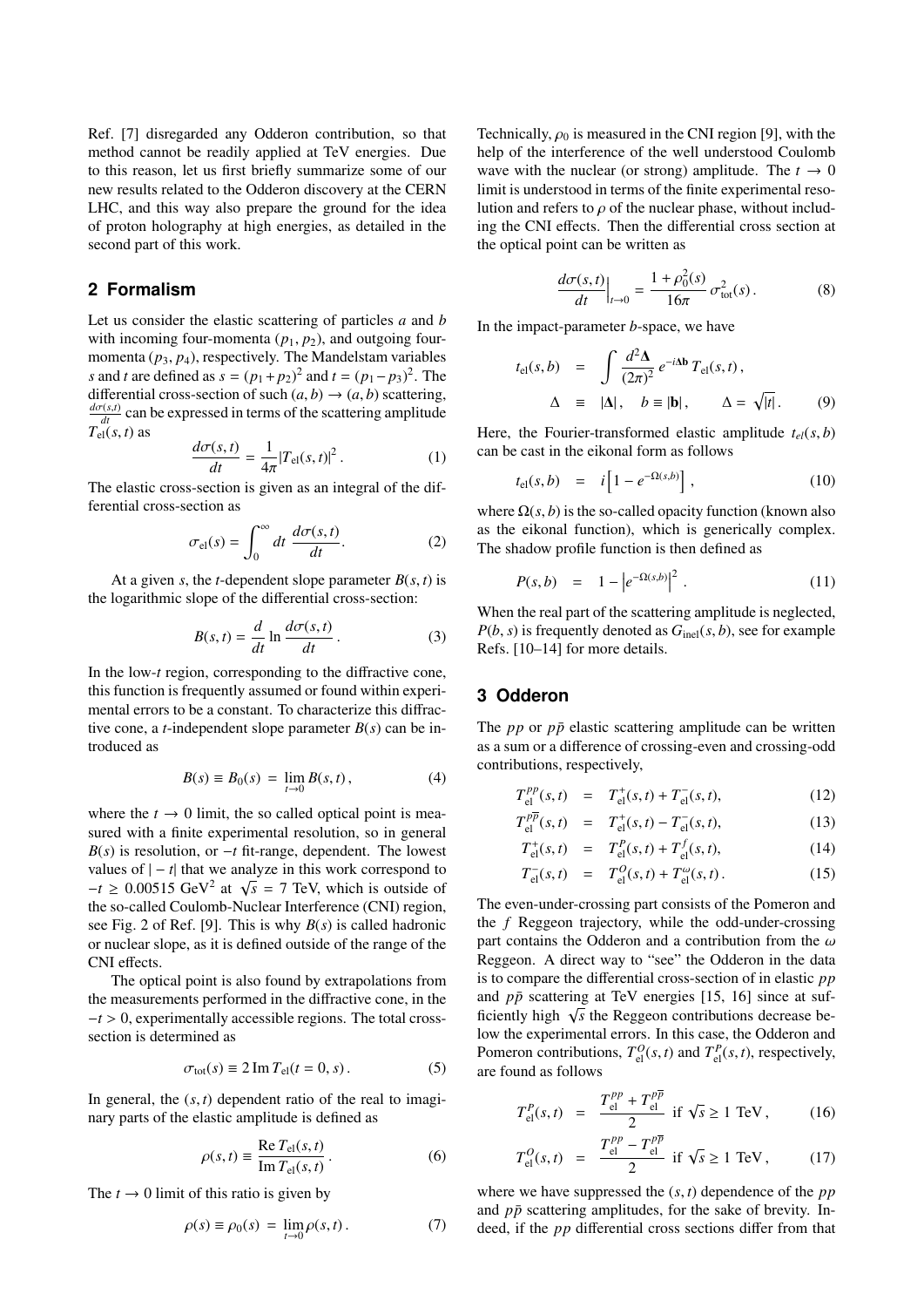of *pp*¯ scattering at the same value of *s* in a TeV energy domain, then the Odderon contribution to the scattering amplitude cannot be equal to zero [8], i.e.

$$
\frac{d\sigma^{pp}}{dt} \neq \frac{d\sigma^{p\bar{p}}}{dt} \quad \text{for } \sqrt{s} \ge 1 \text{ TeV} \implies T_{\text{el}}^0(s, t) \neq 0,
$$
\n(18)

which is considered to be the main Odderon signal.

#### **3.1 Scaling of the differential cross-section**

The low-|*t*| part of the measured distribution can be frequently approximated with an exponential shape, if the experimental errors are sufficiently large:

$$
\frac{d\sigma}{dt}(s,t) = A(s) \exp[B(s)t] \ . \tag{19}
$$

The normalization parameter is denoted by  $A(s)$  =  $\frac{d\sigma}{dt}(s, t = 0)$  and the nuclear slope parameter by *B*(*s*) as dis-<br>cussed above. In the diffractive cone,  $A(s) = B(s)\sigma_1(s)$ cussed above. In the diffractive cone,  $A(s) = B(s)\sigma_{el}(s)$ , and the nearly exponential differential cross-sections can be scaled to a universal scaling function defined as [8]

$$
H(x) \equiv \frac{1}{B(s)\sigma_{\text{el}}(s)}\frac{d\sigma}{dt},\tag{20}
$$
\n
$$
x = -tB(s)
$$
\n
$$
(21)
$$

$$
x = -tB(s). \tag{21}
$$

At low-|*t*| this scaling function is approximately written as  $H(x) = \exp(-x)$ . Thus,  $H(x)$  scales out the trivial *s* dependencies of  $B(s)$  and  $\sigma_{el}(s)$  from the differential crosssections in the diffractive cone. In the exponential approximation,

$$
A(s) = B(s)\sigma_{el}(s) = \frac{1+\rho_0^2(s)}{16\pi}\sigma_{tot}^2(s), \qquad (22)
$$

$$
B(s) = \frac{1 + \rho_0^2(s)}{16\pi} \frac{\sigma_{\text{tot}}^2(s)}{\sigma_{\text{el}}(s)},
$$
\n(23)

thus  $H(x)$  scales out the *s*-dependence, if it arises only due to the *s*-dependence of the total cross-section  $\sigma_{\text{tot}}(s)$  and the real-to-imaginary ratio  $\rho(s)$ .

In Ref. [8] we have shown that our  $H(x)$  scaling, defined as above, is valid not only in the diffractive cone but, surprisingly, also at the diffractive minimum and maximum of elastic proton-proton collisions: the  $H(x, s)$  is *s*independent in the ISR energy range of  $\sqrt{s} = 23.5 - 62.5$ <br>GeV In addition, the  $H(x)$  scaling was shown to be also GeV. In addition, the  $H(x)$  scaling was shown to be also valid, within statistical errors, in the LHC energy range of  $\sqrt{2}$  $\sqrt{s}$  = 2.76 – 7.0 TeV, but with a scaling function that is significantly different from the one at ISR energies [8].

From the *s*-independence of the  $H(x, s)$  at the lower LHC energies as well as from Eqs. (20,21) a new Odderon signature follows [8]: If the  $H(x, s)$  scaling function for *pp* collisions differs from that of  $p\bar{p}$  in a given *s* domain, where  $H(x, s) \equiv H(x)$  is *s*-independent for *pp* collisions, then the differential cross-sections in that interval of *s* cannot be equal for  $pp$  and  $p\bar{p}$  collisions, either. Hence, the Odderon amplitude cannot be equal to zero in that *s*-range:

If 
$$
H(x, s_1)
$$
 for  $pp \neq H(x, s_2)$  for  $p\bar{p}$   
for  $1 \leq \sqrt{s_1}$ ,  $\sqrt{s_2} \leq 8 \text{ TeV}$   
 $\implies T_{\text{el}}^O(s, t) \neq 0.$  (24)

The left panel of Fig. 1 indicates that for elastic protonproton collisions, the  $H(x, s)$  scaling function of the differential cross-section is independent, within statistical erreferred cross-section is independent, whilm statistical ef-<br>rors, of the colliding energy for  $\sqrt{s} = 2.76$  and 7.0 TeV,<br>at the confidence level of  $CI = 99\%$ . Similar results are at the confidence level of *CL* = 99 %. Similar results are obtained for the TOTEM preliminary large −*t* differential cross-sections at  $\sqrt{s}$  = 8 TeV [17]. Given that in addition to the statistical errors, there are significant systematic errors present as well, this result indicates that the validity of the *s*-independence of the *H*(*x*) ≡ *H*(*x*, *s*) scaling for *nn* collisions is greater than the 2.76 ≤  $\sqrt{s}$  ≤ 8.0 TeV re*pp* collisions is greater than the  $2.76 \le \sqrt{s} \le 8.0$  TeV region. Within systematic errors, indicated by vertical bars gion. Within *systematic* errors, indicated by vertical bars with widths proportional to the horizontal systematic error on  $x = -tB$ , the confidence level of the agreement of the *H*(*x*, *s*) scaling function for the two datasets at  $\sqrt{s} = 2.76$ <br>and 7.0 TeV is 100 %. In Fig. 1, the regions with smaller and 7.0 TeV is 100 %. In Fig. 1, the regions with smaller and larger boxes correspond to two different datasets, measured in two different acceptance regions [18, 19].

Quantitatively, we have found a statistically significant Odderon signal in the comparison of the  $H(x, s)$  scaling functions of elastic *pp* collisions at  $\sqrt{s} = 7.0$  to that of  $p\bar{p}$  collisions at  $\sqrt{s} = 1.96$  TeV. On the right panel of *pp* collisions at  $\sqrt{s} = 1.96$  TeV. On the right panel of  $p\bar{p}$  collisions at  $\sqrt{s} = 1.96$  TeV. On the right panel of  $\overline{p}$ Fig. 1, we compare the  $H(x, s)$  scaling functions of elastic *pp* collisions at  $\sqrt{s}$  = 7.0 TeV with that of the elastic *pp*<br>*collisions* at  $\sqrt{s}$  = 1.96 TeV. These scaling functions are *pp* consions at  $\sqrt{s}$  = 1.0 TeV with that of the easile *pp*<br>collisions at  $\sqrt{s}$  = 1.96 TeV. These scaling functions are statistically significantly different. The confidence level of their agreement is maximum  $CL = 3.7 \times 10^{-8}$  %, corresponding to a statistically significant, of at least 6.26  $\sigma$ Odderon signal.

## **4 Proton holography**

A new possibility for phase reconstruction in elastic proton-proton scattering is based on our detailed analysis of elastic *pp* collisions data in the dip region at ISR and LHC energies [8, 20–23]. To support this conjecture, we present some qualitative considerations as well as the results of a model-independent study, and also discuss the currently known limitations of this promising new method.

As obvious, the phase reconstruction from the measurement of the differential cross-section of elastic scattering, in general and without additional information, is not possible. For example, if the measurements are limited to the diffractive cone, outside of the CNI region, but stopping well before the diffractive minimum-maximum (dip and bump) structure, the phase reconstruction from a structureless, nearly exponential cone is clearly meaningless and impossible. These limiting cases were discussed for example in Appendices C and D of Ref. [20]. However, the observation of a diffractive minimum, followed by a diffractive maximum corresponds to the observation of an interference pattern, one of the conditions of phase reconstruction and holography. Such an interference pattern is clearly visible as a function of the deflection angle in Fig. 1 of Ref. [24], originally from Ref. [25].

Recently, we have discussed model-independent, whole −*t* range fits to the differential cross-section in Appendix A and B of Ref. [20] for  $pp$  and for  $p\bar{p}$  elastic collisions, respectively. A closer inspection of these fits indicate that at the ISR energy range, the total cross-section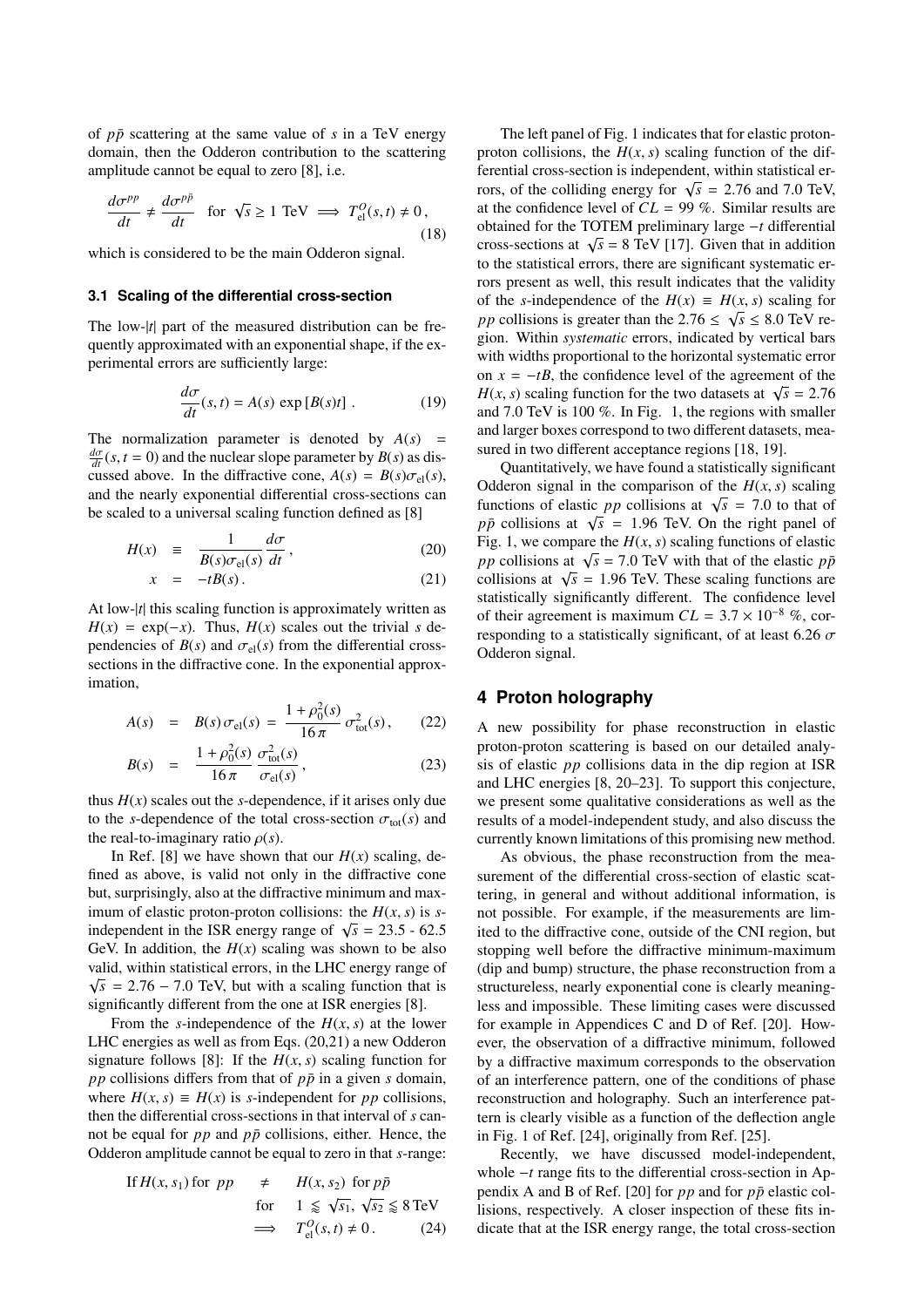

**Figure 1.** Left panel indicates that for proton-proton elastic scattering, the  $H(x, s) = \frac{1}{B\sigma d} \frac{d\sigma}{dx}$  scaling function is energy independent in terms of  $x = -tB$  at the TeV energy scale, or specifically, in the  $\sqrt{s} = 2.76 - 7$  TeV energy range. The right panel indicates a statistically significant difference between the  $H(x, s)$  scaling functions for elastic an a statistically significant difference between the *H*(*x*, *s*) scaling functions for elastic *pp* collisions at  $\sqrt{s} = 7.0$  TeV and that of *pp* collisions at  $\sqrt{s} = 1.06$  TeV and that of *pp* collisions at  $\sqrt{s} = 1.06$ collisions at  $\sqrt{s}$  = 1.96 TeV. On both panels, vertical lines stand for the type A (point-to-point fluctuating) errors, while the horizontal lines indicate the point-to-point fluctuating uncertainty of the horizontal er lines indicate the point-to-point fluctuating uncertainty of the horizontal errors. Grey vertical bars stand for the type B (point-to-point changing, but overall correlated) errors and the width of this grey bars correspond to the type B errors in the horizontal (*x*) direction. The regions with larger and smaller boxes correspond to two different measurements at <sup>√</sup> *s* = 7 TeV, detailed in Refs. [18, 19], respectively.

is reproduced reasonably well, while the  $\rho_0$  measurements are reproduced reasonably went, while the  $p_0$  ineasurements<br>are reproduced only in one case, at  $\sqrt{s} = 44.7$  GeV, within two standard deviations. Given that we did *not* utilize any data in the CNI region, the bad reproduction of several of the measured  $\rho$  : 0 values were not surprising. As discussed in Ref. [20], in the case of the very well measured Cussed in Rei. [20], in the case of the very well measured<br>TOTEM data at  $\sqrt{s} = 13$  TeV, we were able to reproduce within experimental errors also the measured value of  $\rho_0$ , and we have obtained similarly good quality preliminary and we have obtained similar.<br>results at  $\sqrt{s} = 7$  TeV as well.

We started to wonder, whether or not such a good quality  $\rho_0$  determination from outside the CNI region is a coincidence only: it is possible that there is a deeper reason for it. As a first step, we have shown in Ref. [20], that *within* the technique of the model-independent Lévy series expansion, the reconstruction of the *t*-dependent phase or equivalently the determination of the  $-t$  dependent  $\rho(t)$ function is unique, similarly to how the coefficients of a Taylor-series can be uniquely determined if the measurement of the Taylor-expanded function is precise enough. Of course, behind this reconstruction lies a powerful physical assumption about the Lévy processes driving the elastic scattering in QCD which dictates a very specific form of the elastic amplitude, in the form of generalised Lévy series. However, other methods may result in other  $\phi(t)$ functions. We are currently working on these subtleties of the −*t* dependent phase reconstruction by comparing the results of Ref. [20] with other, model-dependent efforts.

In this work, we thus start to explore some of the basic details of *t*-dependent phase reconstruction. We ask the following question: what are those special experimentally testable, but mathematically well defined conditions that are sufficient for an experimentally validated phase reconstruction in elastic  $pp$  or  $p\bar{p}$  scattering? Let us recall two examples here about how such a phase reconstruction might work in elastic *pp* scattering.

The first example deals with phase reconstruction at the ISR energies. Such a reconstruction of the nuclear phase from the ISR data was performed in Ref. [7] utilizing the Phillips-Barger model [26]. This model was shown to be well suited to describe the ISR data in the  $\sqrt{7}$  $\sqrt{s}$  = 23.5 - 62.1 GeV region with statistically acceptable, good quality fits in the  $1.05 \le -t \le 2.5 \text{ GeV}^2$  interval.<br>Table 3 of Ref. [7] reported the values of let the modulus Table 3 of Ref. [7] reported the values of  $|\epsilon|$ , the modulus square of the phase difference from  $\pi$ , with values small but close to zero in the range of  $0.06 \pm 0.06 - 0.34 \pm 0.06$ 0.10. These values suggested that the imaginary part of the scattering amplitude approximately vanishes near the diffractive minimum, and the real part is dominant at the dip region, but due to the  $\cos(\phi) = \cos(\pi \pm \epsilon) \approx 1 + 0.5\epsilon^2$ <br>type of Taylor expansion, the sign of the phase difference type of Taylor expansion, the sign of the phase difference,  $\epsilon$  cannot be determined from the experimental data. Assuming that a crossing-odd contribution is negligible at the ISR energies, a more detailed, *t*-dependent reconstruction of  $\rho(t) = \mathcal{R}eT/\mathcal{I}mT$  is reported in Fig. 22 of Ref. [7].

The Reggeized Phillips-Barger model [26] gave good quality fits to the ISR and LHC data in larger −*t* intervals as well, starting from  $-t$  ≥ 0.3 GeV<sup>2</sup> and in 2011 it was used to study the Odderon effect in the elastic *pp* scattering data at LHC energies [15]. However, this model at small values of  $-t \leq 0.3$  GeV<sup>2</sup> did not give a statistically acceptable data description, hence this model cannot be used to connect the phase measurement at the dip region of  $-t \approx 0.5$  GeV<sup>2</sup> with CNI measurements at the optical point  $t \approx 0$  GeV<sup>2</sup>, so this model cannot be used to resolve the Cul-de-Sac of elastic scattering [14]. However, the modelindependent Lévy series [20] is able to do this job. As far as we know, this is the only method so far, that is able to describe the elastic *pp* collisions at the currently highest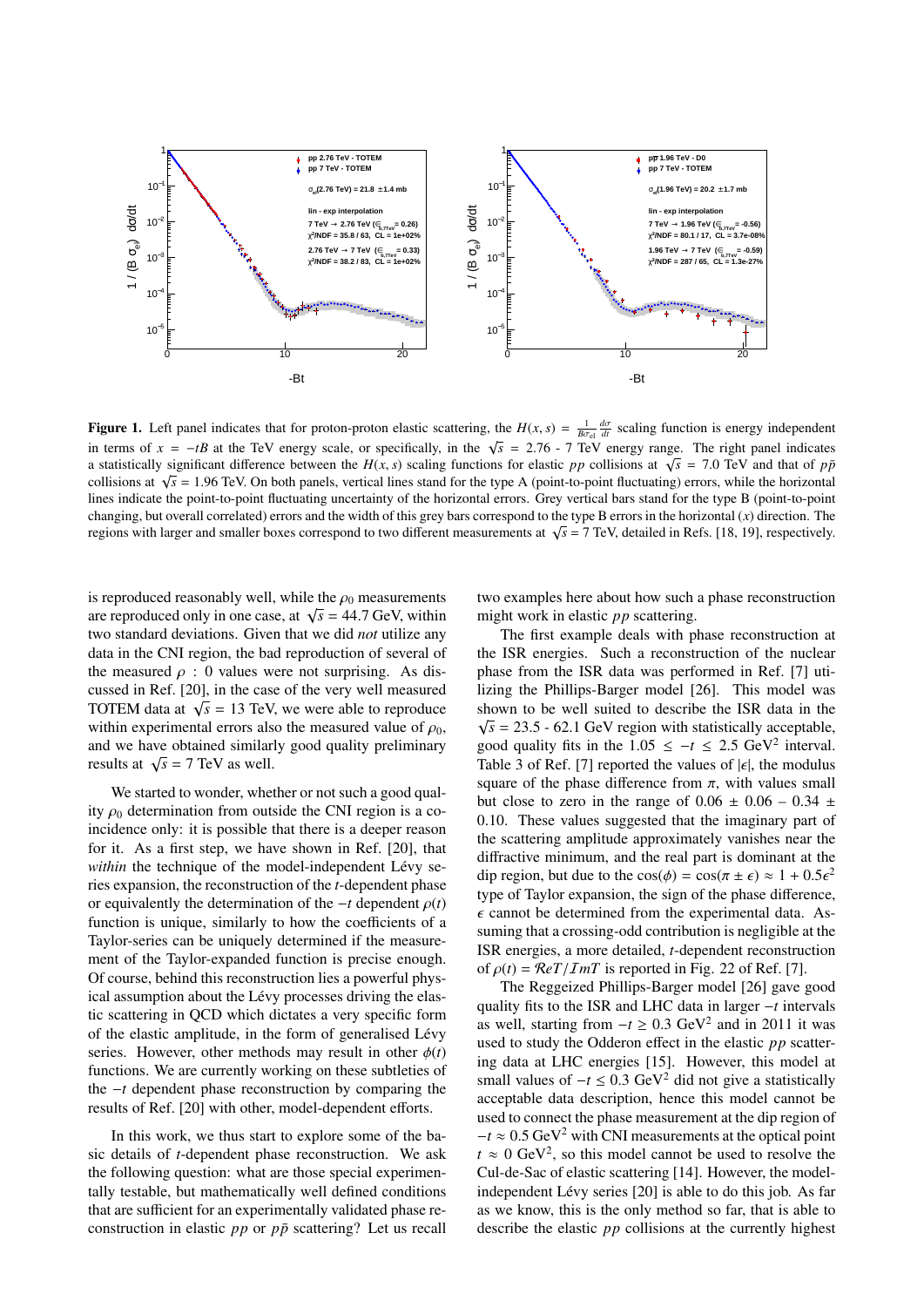energy of  $\sqrt{s}$  = 13 TeV [25] with a statistically acceptable, 2% confidence level. Within this model-independent approach the *t*-dependent phase reconstruction appears to be unique [20]. Increasing the order of the series, the domain of the convergence starts from  $t \approx 0$  and is increasing gradually. The convergence region for the fourth order Lévy series is approximately  $0 \le -t \le 0.8$  GeV<sup>2</sup>, both at  $\sqrt{s}$  – 7 and 13 TeV as shown in Fig. 2  $\sqrt{s}$  = 7 and 13 TeV, as shown in Fig. 2.

The left panel of Fig. 2 indicates that for proton-proton First part of Fig. 2 indicates that for proton-proton<br>elastic scattering at  $\sqrt{s} = 13.0$  TeV, the nuclear phase re-<br>construction based on a 4th-order Levy expansion conconstruction based on a 4th-order Levy expansion converges up to  $-t \approx 0.9 \text{ GeV}^2$ . The right panel of the same<br>figure indicates similar results but at  $\sqrt{s}$  = 7.0 TeV. These figure indicates similar results but at  $\sqrt{s}$  = 7.0 TeV. These figure indicates similar results but at  $\sqrt{s}$  = 7.0 TeV. These data are less precise as compared to the measurements at <del>∠</del>  $\sqrt{s}$  = 13.0 TeV, correspondingly the domain of convergence of the phase reconstruction is smaller. Generically, the greater the experimental precision, the larger the domain of convergence of this method. These plots suggest that the reconstruction of the *t*-dependent phase is possible with the help of this Lévy series technique, providing a new kind of model-independent proton holography. This is our second example, detailed below.

One of the most intriguing properties of elastic *pp* col-One of the Inost intriguing properties of elastic *pp* collisions at the ISR energy range of  $\sqrt{s} = 23.5 - 62.1$  GeV and at the I HC energy range of  $\sqrt{s} = 2.76 - 13.0$  TeV is and at the LHC energy range of  $\sqrt{s} = 2.76 - 13.0$  TeV is<br>the existence of a unique single diffractive minimum and the existence of a unique, single diffractive minimum, and the existence of a nearly exponential diffractive cone not only at very low |*t*| but also a similar, secondary diffractive cone that follows after the diffractive maximum [23]. From measurements of the CNI region, reviewed recently for example in Fig. 15 of Ref. [27], we also know that in each of these measurements,  $\rho_0 \leq 0.15$  that implies that close to  $t \approx 0$ , the real part of the scattering amplitude is, as compared to the imaginary part, relatively small.

By means of the optical theorem, a total cross section measurement uniquely determines the imaginary part of the elastic amplitude at  $t = 0$ , as indicated by Eq. (5). This implies that not only the imaginary but also the  $\rho_0^2$ <br>or the squared value of real part of the forward scattering or the squared value of real part of the forward scattering amplitude can also be uniquely determined at the optical point,  $t = 0$ . Indeed, using the diffractive cone approximation and Eqs. (22) and (23), from the values of  $A(s)$ ,  $B(s)$ and  $\sigma_{tot}(s)$ , the values of  $\sigma_{el}(s)$  and  $\rho_0^2(s)$  are determined<br>uniquely. From such a determination of  $\sigma_0^2(s)$ , the value of uniquely. From such a determination of  $\rho_0^2(s)$ , the value of the scattering applitude at the optical point the phase of the scattering amplitude at the optical point,  $\phi(t = 0)$  is fixed to two possible values by measurements. However, to select one of these values unambiguously, further information about the CNI interference has to be utilized. This dual degeneracy is related to the fact that the sign of  $\rho_0$  cannot be determined from measurements of  $\rho_0^2$ , such that both possible values, corresponding to  $\pm \sqrt{\rho_0^2(s)}$ , are allowed. The two different allowed phases correspond to the object and the conjugated object wave reconstruction in holography.

One can determine the nuclear phase at the dip  $t_{\text{dip}}$ , too, where the differential cross-section of elastic protonproton collisions has a diffractive minimum. At this point, the imaginary part of the elastic scattering amplitude approximately vanishes, and the differential cross-section is

dominated in the dip region by the real part of the forward scattering amplitude. Thus, the nuclear phase is approximately an integer multiple of  $\pi$  close to the dip region. This is a degeneracy similar to the  $\rho_0$  sign problem, mentioned in the previous paragraph, and to the object beam and the conjugated object beam reconstruction in holography, mentioned in the Introduction. This problem has been called the Cul-de-Sac of elastic scattering in Ref. [14]: at the diffractive minimum, only the modulus but not the sign of the real part can be uniquely determined, hence the nuclear phase is either 0 or  $\pi$ , up to small corrections.

The fact that at  $\sqrt{s} = 13$  TeV, the phase at the dip connects analytically to the phase measured in the CNI region indicates, that with the help of the Lévy expansion method, the nuclear phase of the elastic scattering amplitude can be realistically determined, at least in certain specific cases. A posteriori, our method is validated by the excellent reproduction of the  $\rho_0$  value measured in the CNI region in production of the  $p_0$  value measured in the CNT region in elastic *pp* collisions at  $\sqrt{s} = 13$  TeV by the TOTEM Collaboration [27]. Fits detailed in Appendices A and B of Ref. [20] indicate that indeed the 4th and 3rd order Lévy expansions reproduce well measured values of  $\rho_0$  not only expansions reproduce wen measured values of  $p_0$  not omy at  $\sqrt{s} = 13$  TeV but at lower LHC energies as well, if the fit quality is satisfactory. However, one should put a pull on  $\rho_0$  in the definition of  $\chi^2$  as the sign problem at the dip<br>cannot be resolved otherwise. The two different signs of cannot be resolved otherwise. The two different signs of the phase near the dip can lead to two different analytic continuation of the phase to  $t = 0$  but only one of these continuations lead to the correct value of  $\rho_0$ .

# **5 Summary**

We have described a new Odderon signal [8], the validity of the  $H(x)$  scaling for *pp* collisions and its violation in  $p\bar{p}$ collisions in the few TeV energy range shown and quantified in the right panel of Fig. 1. The statistical significance of this Odderon signal is found to be at least  $6.26\sigma$ .

We have also discussed the related topic of proton holography or the *t*-dependent reconstruction of the nuclear phase. If we assume that this nuclear phase  $\phi(t)$  is an analytic and continuous function of *t*, and the differential cross-section of elastic scattering data is determined with great precision, the two different approximate values of the phases at the dip, 0 and  $\pi$  can be analytically and continuously extrapolated to  $t \to 0$ . Furthermore, our analysis with Lévy series performed in Ref. [20] suggested that if these two extrapolated values are within the errors of the extrapolations significantly different from one another, and only one of them is consistent with the determination of the  $\rho_0$  using the CNI methods, then the *t*-dependence of the nuclear phase can be reconstructed not only at a given value of  $t = 0$  or  $t = t_{\text{dip}}$  but in the entire  $t$  region, where such an extrapolation is possible and convergent.

The search for a sufficient and necessary condition that would make the *t*-dependent phase reconstruction unique not only within, but also outside the Lévy series method is still ongoing at the time of closing this manuscript.